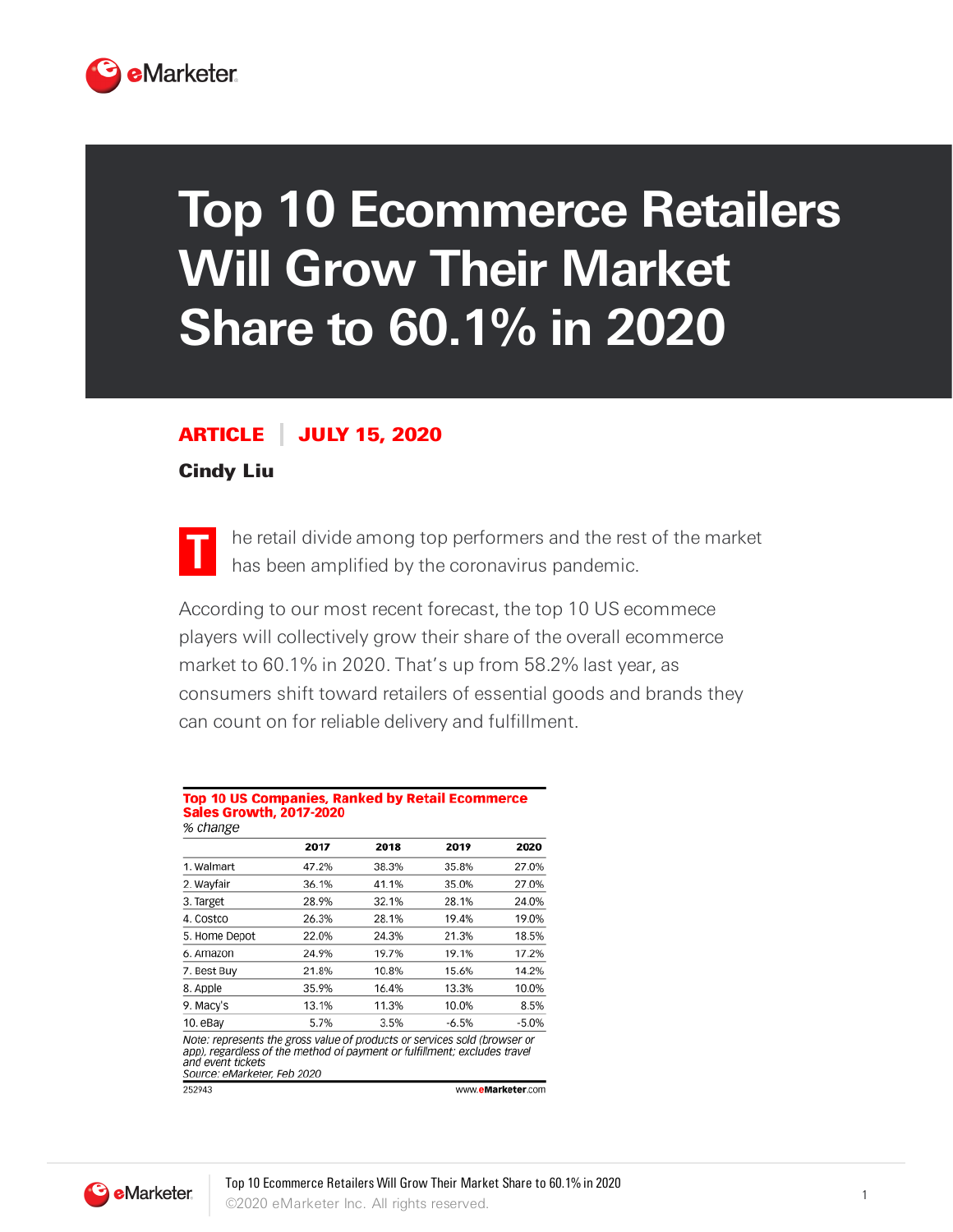During times of uncertainty, it's no surprise that many consumers look for tried-and-true offerings, which are often found when shopping at large retailers. Per a March 2020 survey from tech firm Red Points, majorities of US internet users said product quality (62.1%), speed of delivery (56.6%), price (53.6%) and trustworthiness (51.8%) were the factors of digital retail they valued during the pandemic.



Many large retailers possess a notable presence in ecommerce and are better positioned to capitalize on their existing online practices. Over the past few months, consumers have increasingly turned to Amazon and big-box chains such as Walmart, Target and Costco. Each of these companies has had its online sales surge during the pandemic.

We expect the top 10 ecommerce retailers to grow their ecommerce sales at above-average rates, collectively increasing by 21.8% this year and outpacing the growth of the overall market (18.0%).

Amazon will maintain its No. 1 position as it increases its ecommerce market share from 37.0% in 2019 to 38.0% by year-end. Walmart—on the strength of its anticipated growth rate of 44.2%—will surpass eBay for the No. 2 position with 5.8% market share, up from 4.7% last year.